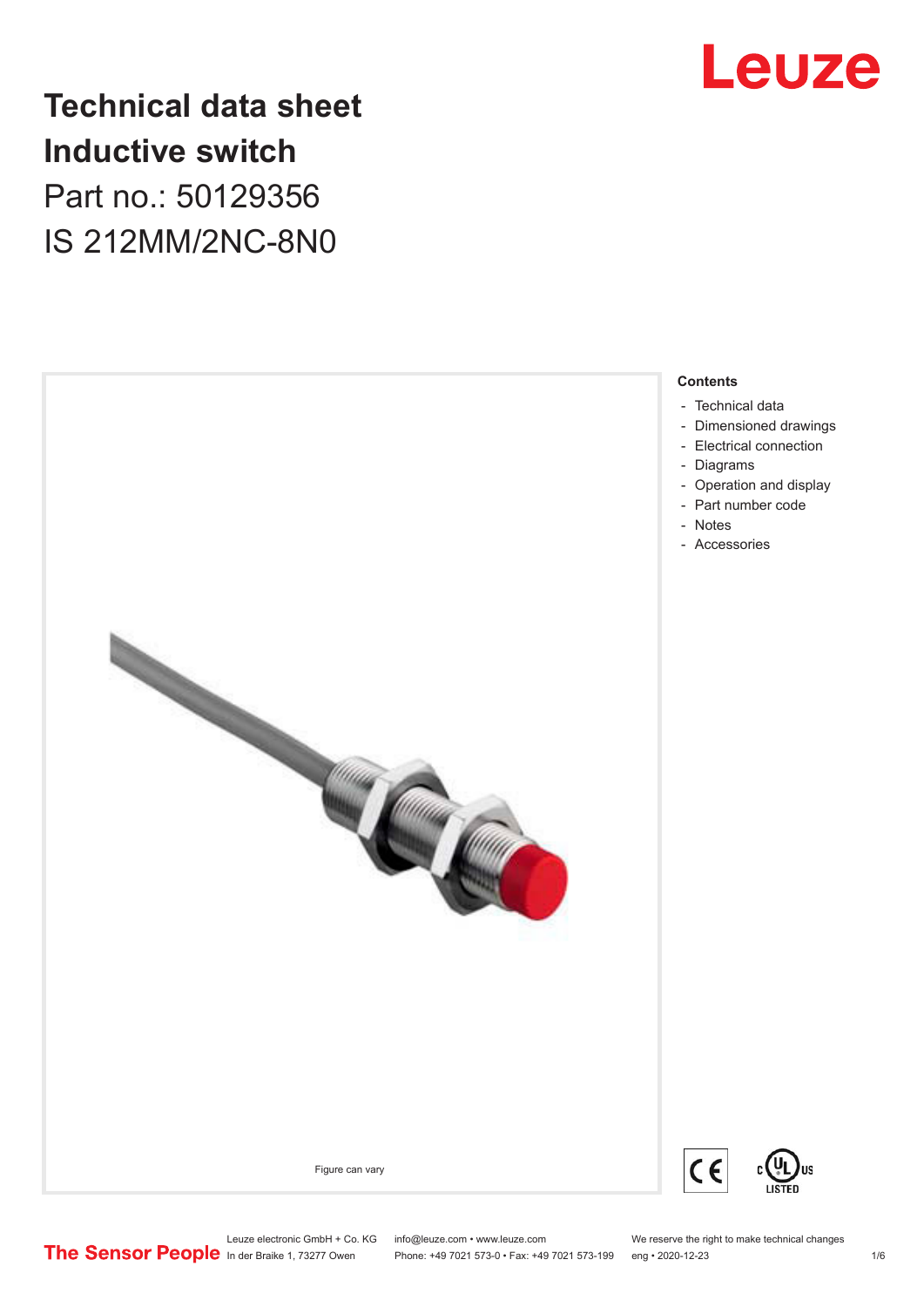## <span id="page-1-0"></span>**Technical data**

# **Leuze**

#### **Basic data**

| Pasiv uata                                |                                                       |                                                                                          |  |
|-------------------------------------------|-------------------------------------------------------|------------------------------------------------------------------------------------------|--|
|                                           | Series                                                | 212                                                                                      |  |
| Typ. operating range limit S <sub>n</sub> |                                                       | 8 mm                                                                                     |  |
|                                           | <b>Operating range S</b> <sub>a</sub>                 | $06.4$ mm                                                                                |  |
|                                           |                                                       |                                                                                          |  |
|                                           | <b>Characteristic parameters</b>                      |                                                                                          |  |
|                                           | <b>MTTF</b>                                           | 910 years                                                                                |  |
|                                           |                                                       |                                                                                          |  |
|                                           | <b>Electrical data</b>                                |                                                                                          |  |
|                                           | <b>Protective circuit</b>                             | Inductive protection                                                                     |  |
|                                           |                                                       | Polarity reversal protection                                                             |  |
|                                           |                                                       | Short circuit protected                                                                  |  |
|                                           |                                                       |                                                                                          |  |
|                                           | Performance data                                      |                                                                                          |  |
|                                           | Supply voltage U <sub>B</sub>                         | 10  30 V, DC                                                                             |  |
|                                           | <b>Residual ripple</b>                                | 0  20 %, From $U_{\rm B}$                                                                |  |
|                                           | <b>Open-circuit current</b>                           | $010$ mA                                                                                 |  |
|                                           | Temperature drift, max. (in % of S.)                  | 10 %, Over the entire operating<br>temperature range                                     |  |
|                                           | Repeatability, max. (in % of S,)                      | 5 %, For $U_R$ = 20  30 VDC, ambient<br>temperature $T_a = 23 \degree C \pm 5 \degree C$ |  |
|                                           | <b>Switching hysteresis</b>                           | 20%                                                                                      |  |
|                                           |                                                       |                                                                                          |  |
|                                           | Outputs                                               |                                                                                          |  |
|                                           | <b>Number of digital switching outputs</b> 1 Piece(s) |                                                                                          |  |
|                                           |                                                       |                                                                                          |  |
|                                           | Switching outputs                                     |                                                                                          |  |
|                                           | <b>Voltage type</b>                                   | DC                                                                                       |  |
|                                           | Switching current, max.                               | 200 mA                                                                                   |  |
|                                           | Residual current, max.                                | 0.1 <sub>m</sub> A                                                                       |  |
|                                           | Voltage drop                                          | $\leq$ 2 V                                                                               |  |
|                                           | Switching output 1                                    |                                                                                          |  |
|                                           | <b>Switching element</b>                              | Transistor, NPN                                                                          |  |
|                                           | <b>Switching principle</b>                            | NC (normally closed)                                                                     |  |
|                                           |                                                       |                                                                                          |  |
|                                           | Timing                                                |                                                                                          |  |
|                                           | <b>Switching frequency</b>                            | 1,400 Hz                                                                                 |  |
|                                           | <b>Readiness delay</b>                                | 50 ms                                                                                    |  |
|                                           |                                                       |                                                                                          |  |
|                                           | <b>Connection</b>                                     |                                                                                          |  |
| <b>Number of connections</b>              |                                                       | 1 Piece(s)                                                                               |  |
|                                           |                                                       |                                                                                          |  |
|                                           | <b>Connection 1</b>                                   |                                                                                          |  |
|                                           | <b>Function</b>                                       | Signal OUT                                                                               |  |
|                                           |                                                       | Voltage supply                                                                           |  |
|                                           | <b>Type of connection</b>                             | Cable                                                                                    |  |
|                                           | <b>Cable length</b>                                   | 2,000 mm                                                                                 |  |
|                                           | Sheathing material                                    | <b>PVC</b>                                                                               |  |
|                                           | Cable color                                           | Gray                                                                                     |  |
|                                           | <b>Number of conductors</b>                           | 3-wire                                                                                   |  |

| <b>Mechanical data</b>                             |                                 |  |  |
|----------------------------------------------------|---------------------------------|--|--|
| Design                                             | Cylindrical                     |  |  |
| <b>Thread size</b>                                 | $M12 \times 1$ mm               |  |  |
| Dimension (Ø x L)                                  | 12 mm x 52 mm                   |  |  |
| <b>Type of installation</b>                        | Non-embedded                    |  |  |
| <b>Housing material</b>                            | Metal                           |  |  |
| <b>Metal housing</b>                               | Nickel-plated brass             |  |  |
| Sensing face material                              | Plastic, Polybutylene (PBT)     |  |  |
| Net weight                                         | 95 <sub>g</sub>                 |  |  |
| <b>Housing color</b>                               | Red, RAL 3000                   |  |  |
|                                                    | Silver                          |  |  |
| Type of fastening                                  | Mounting thread                 |  |  |
|                                                    | Via optional mounting device    |  |  |
| <b>Standard measuring plate</b>                    | 24 x 24 mm <sup>2</sup> , Fe360 |  |  |
|                                                    |                                 |  |  |
| <b>Operation and display</b>                       |                                 |  |  |
| <b>Type of display</b>                             | LED                             |  |  |
| <b>Number of LEDs</b>                              | 1 Piece(s)                      |  |  |
|                                                    |                                 |  |  |
| <b>Environmental data</b>                          |                                 |  |  |
| Ambient temperature, operation                     | $-2570 °C$                      |  |  |
| Ambient temperature, storage                       | $-25$ 70 °C                     |  |  |
|                                                    |                                 |  |  |
| <b>Certifications</b>                              |                                 |  |  |
|                                                    |                                 |  |  |
| Degree of protection                               | IP 67                           |  |  |
| <b>Protection class</b>                            | $\mathbf{II}$                   |  |  |
| <b>Certifications</b>                              | c UL US                         |  |  |
| Test procedure for EMC in accordance IEC 61000-4-2 |                                 |  |  |
| with standard                                      | IEC 61000-4-3                   |  |  |
|                                                    | IEC 61000-4-4                   |  |  |
| <b>Standards applied</b>                           | IEC 60947-5-2                   |  |  |
|                                                    |                                 |  |  |
| <b>Correction factors</b>                          |                                 |  |  |
| Aluminum                                           | 0.7                             |  |  |
| <b>Stainless steel</b>                             | 0.75                            |  |  |
| Copper                                             | 0.45                            |  |  |
| <b>Brass</b>                                       | 0.55                            |  |  |
| Fe360 steel                                        | 1                               |  |  |
|                                                    |                                 |  |  |
| <b>Classification</b>                              |                                 |  |  |
| <b>Customs tariff number</b>                       | 85365019                        |  |  |
| eCl@ss 5.1.4                                       | 27270101                        |  |  |
| eCl@ss 8.0                                         | 27270101                        |  |  |
| eCl@ss 9.0                                         | 27270101                        |  |  |
| eCl@ss 10.0                                        | 27270101                        |  |  |
| eCl@ss 11.0                                        | 27270101                        |  |  |
| <b>ETIM 5.0</b><br><b>ETIM 6.0</b>                 | EC002714<br>EC002714            |  |  |

**ETIM 7.0** EC002714

**Wire cross section** 0.34 mm<sup>2</sup>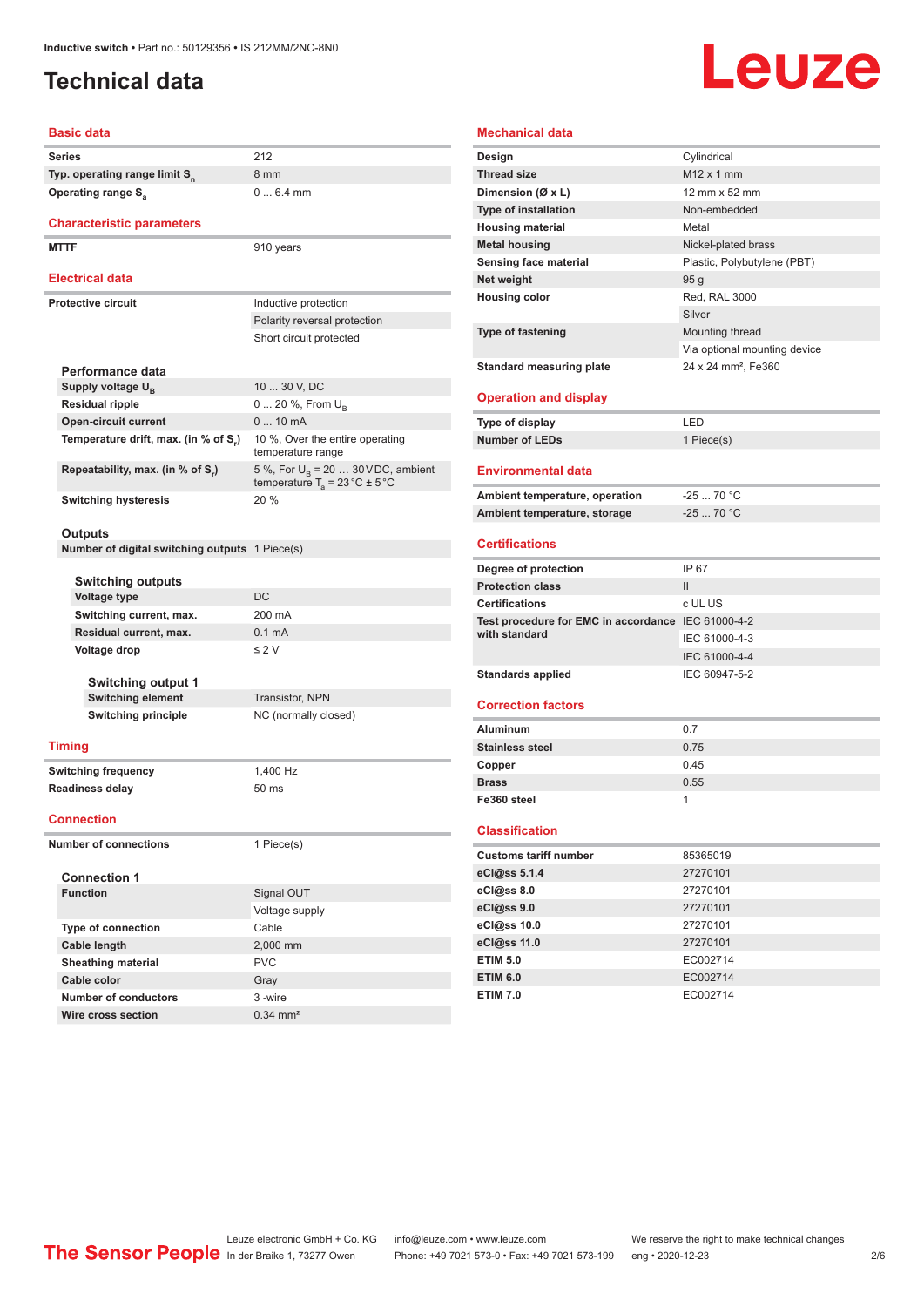<span id="page-2-0"></span>**Inductive switch •** Part no.: 50129356 **•** IS 212MM/2NC-8N0

### **Dimensioned drawings**

All dimensions in millimeters





### **Electrical connection**

#### **Connection 1**

| <b>Function</b>             | Signal OUT            |
|-----------------------------|-----------------------|
|                             | Voltage supply        |
| <b>Type of connection</b>   | Cable                 |
| Cable length                | 2,000 mm              |
| <b>Sheathing material</b>   | <b>PVC</b>            |
| Cable color                 | Gray                  |
| <b>Number of conductors</b> | 3-wire                |
| Wire cross section          | $0.34 \, \text{mm}^2$ |

|              | $\sim$           |
|--------------|------------------|
| <b>Brown</b> | $V +$            |
| <b>Blue</b>  | <b>GND</b>       |
| <b>Black</b> | OUT <sub>1</sub> |
|              |                  |

**Conductor color Conductor assignment**

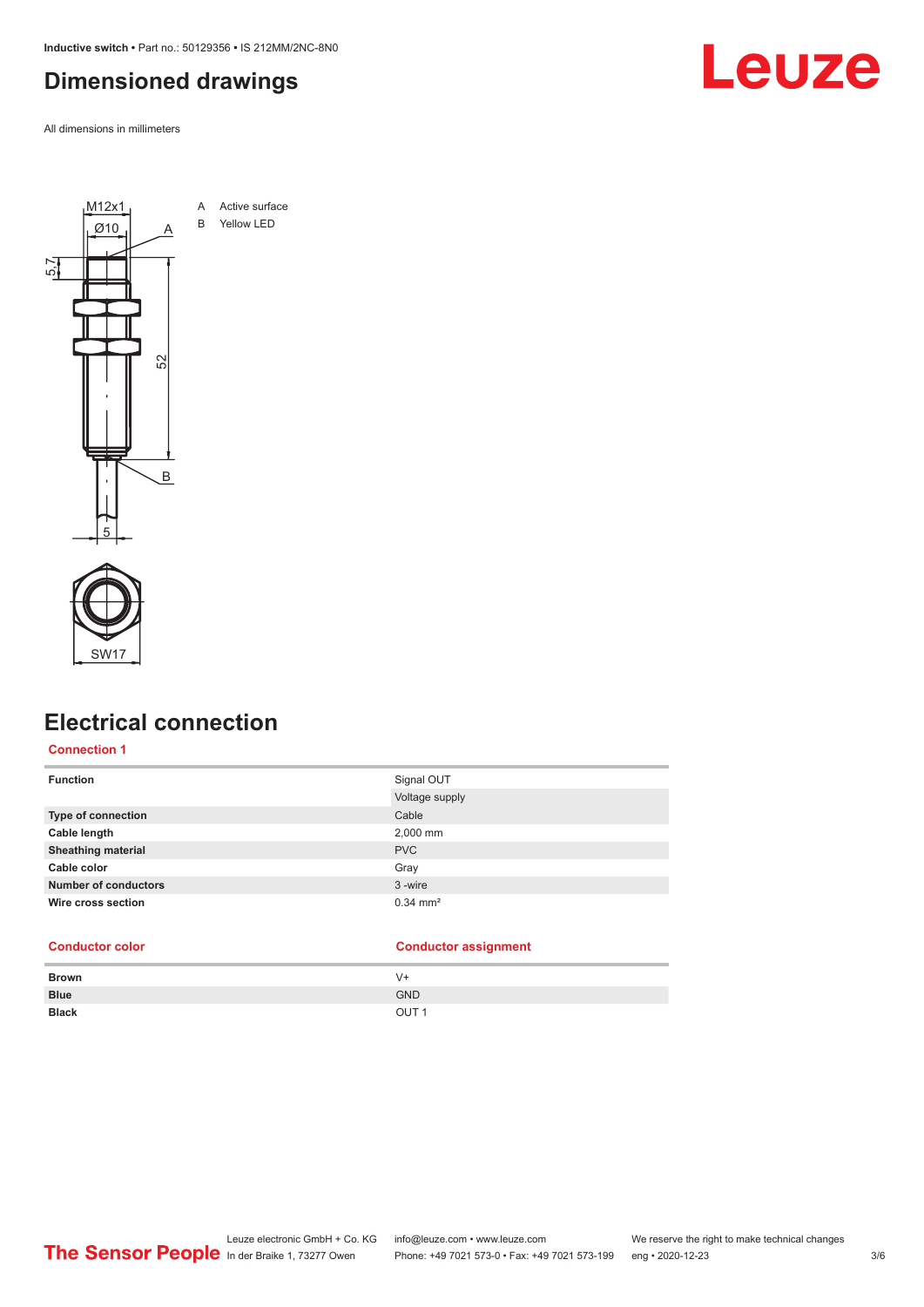### <span id="page-3-0"></span>**Diagrams**

# Leuze

#### Non-embedded installation



### Types with  $S_n = 8.0$  mm



## **Operation and display**

| <b>Meaning</b> |
|----------------|
|                |

1 Yellow, continuous light Switching output/switching state

#### a Inductive switch

b Standard measuring plate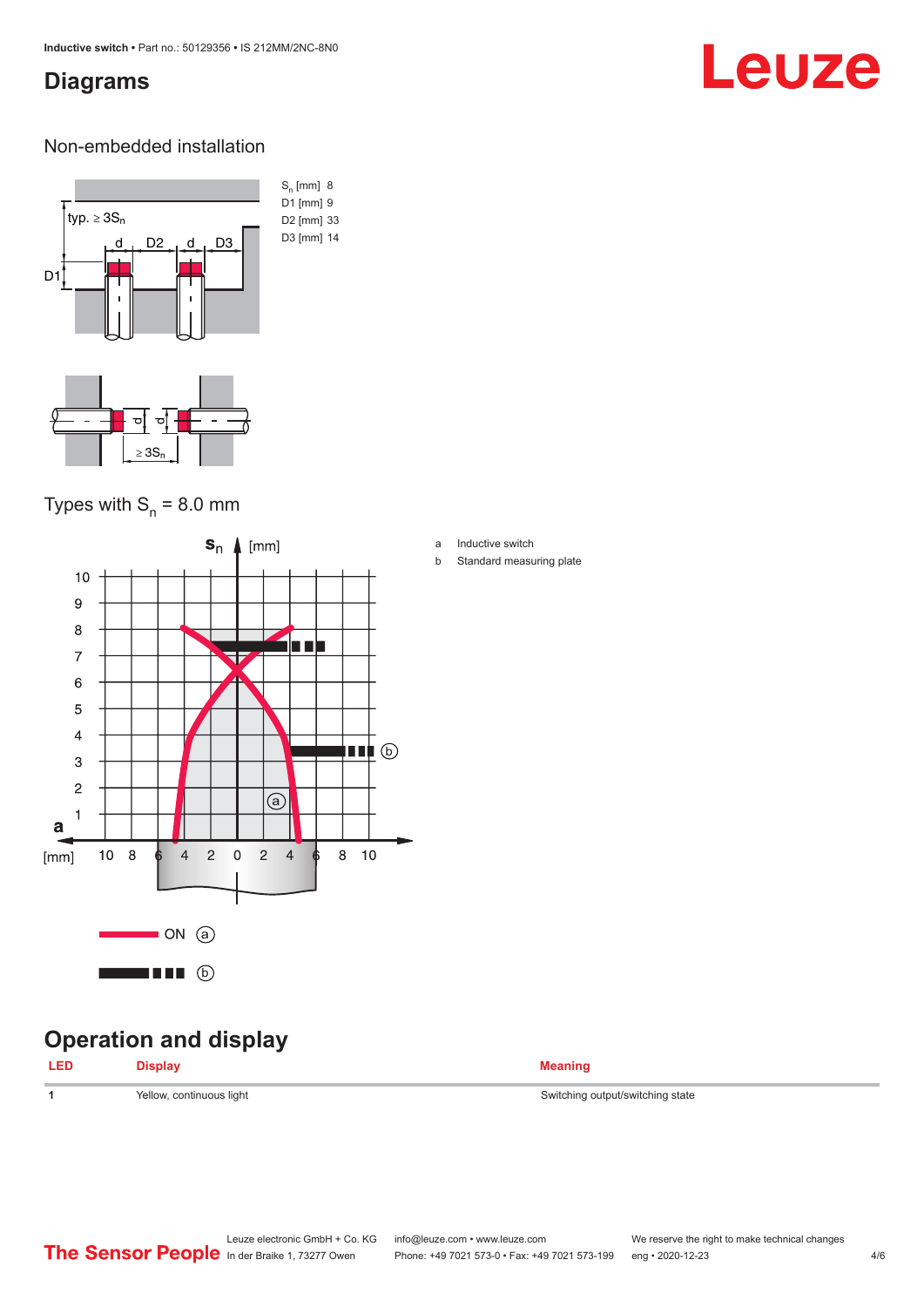### <span id="page-4-0"></span>**Part number code**

Part designation: **ISX YYY ZZ/AAA.BB-CCC-DDD-DDD**



| <b>ISX</b> | Operating principle / construction<br>IS: inductive switch, standard design<br>ISS: inductive switch, short construction                                                                                                                                                                                                                                                                                                                                                                                                                                                                                                                                                                                                                                                                                                                                                                                                                                                                                                                                                                                                                                                                                                                                                                                                                                                                                                                                                                          |
|------------|---------------------------------------------------------------------------------------------------------------------------------------------------------------------------------------------------------------------------------------------------------------------------------------------------------------------------------------------------------------------------------------------------------------------------------------------------------------------------------------------------------------------------------------------------------------------------------------------------------------------------------------------------------------------------------------------------------------------------------------------------------------------------------------------------------------------------------------------------------------------------------------------------------------------------------------------------------------------------------------------------------------------------------------------------------------------------------------------------------------------------------------------------------------------------------------------------------------------------------------------------------------------------------------------------------------------------------------------------------------------------------------------------------------------------------------------------------------------------------------------------|
| <b>YYY</b> | Series<br>203: series with Ø 3 mm<br>204: series with $\varnothing$ 4 mm<br>205: series with M5 x 0.5 external thread<br>206: series with $\varnothing$ 6.5 mm<br>208: series with M8 x 1 external thread<br>212: series with M12 x 1 external thread<br>218: series with M18 x 1 external thread<br>230: series with M30 x 1.5 external thread<br>240: series in cubic design<br>244: series in cubic design<br>255: series with 5 x 5 mm <sup>2</sup> cross section<br>288: series with 8 x 8 mm <sup>2</sup> cross section                                                                                                                                                                                                                                                                                                                                                                                                                                                                                                                                                                                                                                                                                                                                                                                                                                                                                                                                                                     |
| ZZ         | Housing / thread<br>MM: metal housing (active surface: plastic) / metric thread<br>FM: full-metal housing (active surface: stainless steel AISI 316L) / metric thread<br>MP: metal housing (active surface: plastic) / smooth (without thread)                                                                                                                                                                                                                                                                                                                                                                                                                                                                                                                                                                                                                                                                                                                                                                                                                                                                                                                                                                                                                                                                                                                                                                                                                                                    |
| <b>AAA</b> | Output current / supply<br>4NO: PNP transistor, NO contact<br>4NC: PNP transistor, NC contact<br>2NO: NPN transistor, NO contact<br>2NC: NPN transistor, NC contact<br>1NO: relay, NO contact / AC/DC<br>1NC: relay, NC contact / AC/DC<br>44: 2 PNP transistor switching outputs, antivalent ( $NO + NC$ )<br>22: 2 NPN transistor switching outputs, antivalent (NO + NC)                                                                                                                                                                                                                                                                                                                                                                                                                                                                                                                                                                                                                                                                                                                                                                                                                                                                                                                                                                                                                                                                                                                       |
| BB         | <b>Special equipment</b><br>n/a: no special equipment<br>5F: food version<br>5: housing material V2A (1.4305, AISI 303)                                                                                                                                                                                                                                                                                                                                                                                                                                                                                                                                                                                                                                                                                                                                                                                                                                                                                                                                                                                                                                                                                                                                                                                                                                                                                                                                                                           |
| <b>CCC</b> | Measurement range / type of installation<br>1E0: typ. range limit 1.0 mm / embedded installation<br>1E5: typ. range limit 1.5 mm / embedded installation<br>2E0: typ. range limit 2.0 mm / embedded installation<br>3E0: typ. range limit 3.0 mm / embedded installation<br>4E0: typ. range limit 4.0 mm / embedded installation<br>5E0: typ. range limit 5.0 mm / embedded installation<br>6E0: typ. range limit 6.0 mm / embedded installation<br>8E0: typ. range limit 8.0 mm / embedded installation<br>10E: typ. range limit 10.0 mm / embedded installation<br>12E: typ. range limit 12.0 mm / embedded installation<br>15E: typ. range limit 15.0 mm / embedded installation<br>20E: typ. range limit 20.0 mm / embedded installation<br>22E: typ. range limit 22.0 mm / embedded installation<br>2N5: typ. range limit 2.5 mm / non-embedded installation<br>4N0: typ. range limit 4.0 mm / non-embedded installation<br>8N0: typ. range limit 8.0 mm / non-embedded installation<br>10N: typ. range limit 10.0 mm / non-embedded installation<br>12N: typ. range limit 12.0 mm / non-embedded installation<br>14N: typ. range limit 14.0 mm / non-embedded installation<br>15N: typ. range limit 15.0 mm / non-embedded installation<br>20N: typ. range limit 20.0 mm / non-embedded installation<br>22N: typ. range limit 22.0 mm / non-embedded installation<br>25N: typ. range limit 25.0 mm / non-embedded installation<br>40N: typ. range limit 40.0 mm / non-embedded installation |
| <b>DDD</b> | <b>Electrical connection</b><br>n/a: cable, standard length 2000 mm<br>S12: M12 connector, 4-pin, axial<br>200-S12: cable, length 200 mm with M12 connector, 4-pin, axial<br>200-S8.3: cable, length 200 mm with M8 connector, 3-pin, axial<br>S8.3: M8 connector, 3-pin, axial<br>005-S8.3: cable, length 500 mm with M8 connector, 3-pin, axial<br>050: cable, standard length 5000 mm, 3-wire                                                                                                                                                                                                                                                                                                                                                                                                                                                                                                                                                                                                                                                                                                                                                                                                                                                                                                                                                                                                                                                                                                  |

**Note**

 $\%$  A list with all available device types can be found on the Leuze website at www.leuze.com.

Leuze electronic GmbH + Co. KG info@leuze.com • www.leuze.com We reserve the right to make technical changes In der Braike 1, 73277 Owen Phone: +49 7021 573-0 • Fax: +49 7021 573-199 eng • 2020-12-23